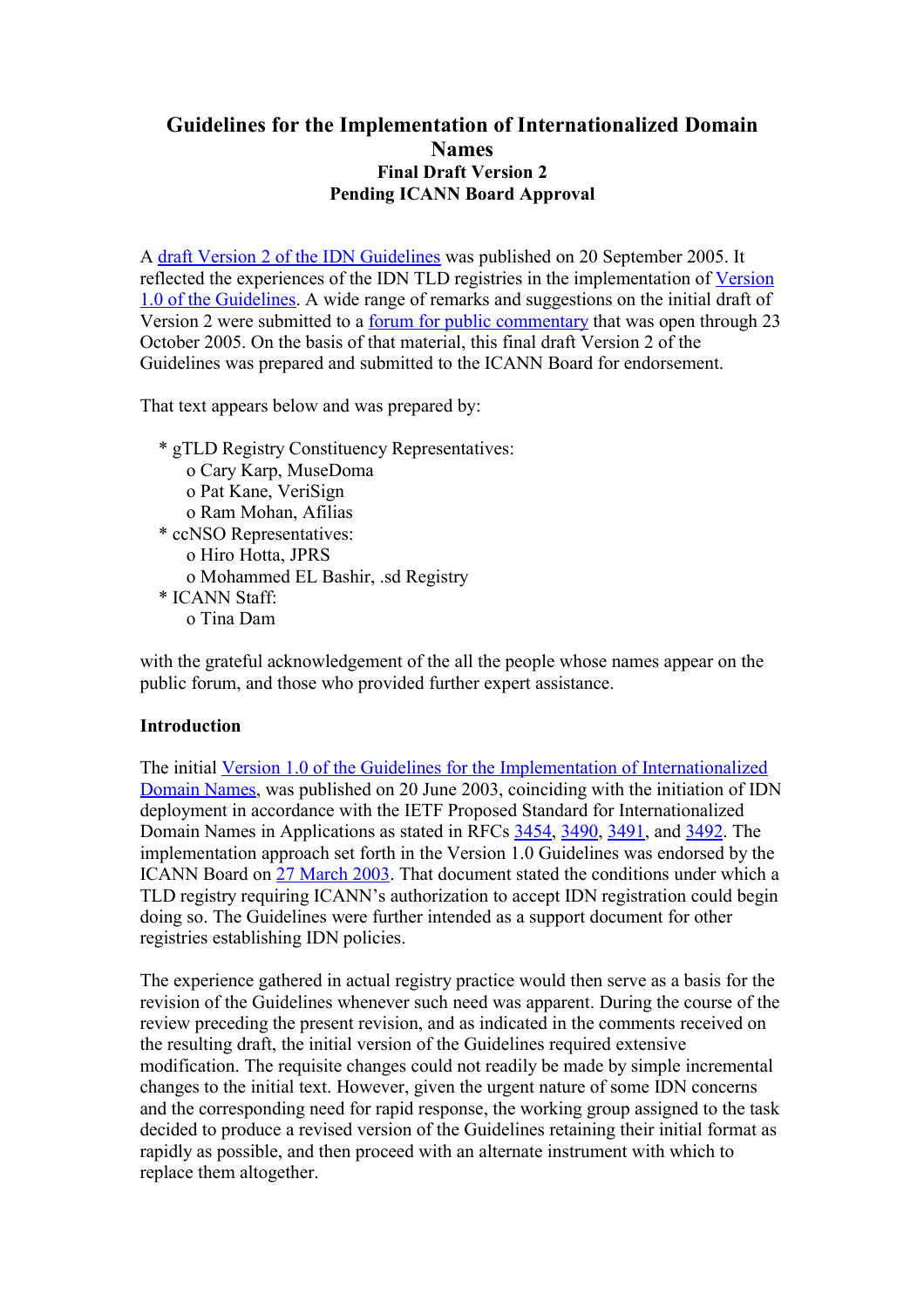The text presented below does not address all of the concerns that currently attach to IDN. (A list of such issues has been extracted from the public comments on the draft text, and will be posted separately.) The next intended editorial action is to reframe the Guidelines in a manner that is amenable to further development as a Best Current Practices (BCP) document, for which formal IETF status will also be sought.

The Guidelines as presented below have no direct conformance implications with respect to the IDN standards referenced below. The term "will" is not to be read as it would be in a formal normative instrument. Although the Guidelines apply directly to the gTLD registries, they are intended to be suitable for implementation in other registries on the second and lower levels. Any residual lack of clarity that may be inherent in the present wording will be dealt with in the successor BCP.

## **Guidelines**

1. Top-level domain registries that implement internationalized domain name capabilities will do so in strict compliance with the technical requirements described in RFCs 3454, 3490, 3491, and 3492 (collectively, the "IDN standards").

2. In implementing the IDN standards, top-level domain registries will employ an "inclusion-based" approach (meaning that code points which are not explicitly permitted by the registry are prohibited) for identifying permissible sets of code points from among the full Unicode repertoire, as described below.

3. (a) In implementing the IDN standards, top-level domain registries will associate each label in a registered internationalized domain name, as it appears in their registry with a single script This restriction is intended to limit the set of permitted characters within a label. If greater specificity is needed, the association may be made by combining descriptors for both language and script. Alternatively, a label may be associated with a set of languages, or with more than one designator under the conditions described below. (b) A registry will publish the aggregate set of code points that it makes available in clearly identified IDN-specific character tables, and will define equivalent character variants if registration policies are established on their basis. Any such table will be designated in a manner that indicates the script(s) and/or language(s) it is intended to support. (c) All code points in a single label will be taken from the same script as determined by the Unicode Standard Annex #24: Script Names at http://www.unicode.org/reports/tr24. Exception to this is permissible for languages with established orthographies and conventions that require the commingled use of multiple scripts. In such cases, visually confusable characters from different scripts will not be allowed to co-exist in a single set of permissible codepoints unless a corresponding policy and character table is clearly defined. (d) All registry policies based on these considerations will be documented and publicly available, including a character table for each permissible set of code points, before the registration of any IDN associated with such an aggregate may be accepted.

4. Permissible code points will not include: (a) line symbol-drawing characters (as those in the Unicode Box Drawing block), (b) symbols and icons that are neither alphanumeric nor ideographic language characters, such as typographic and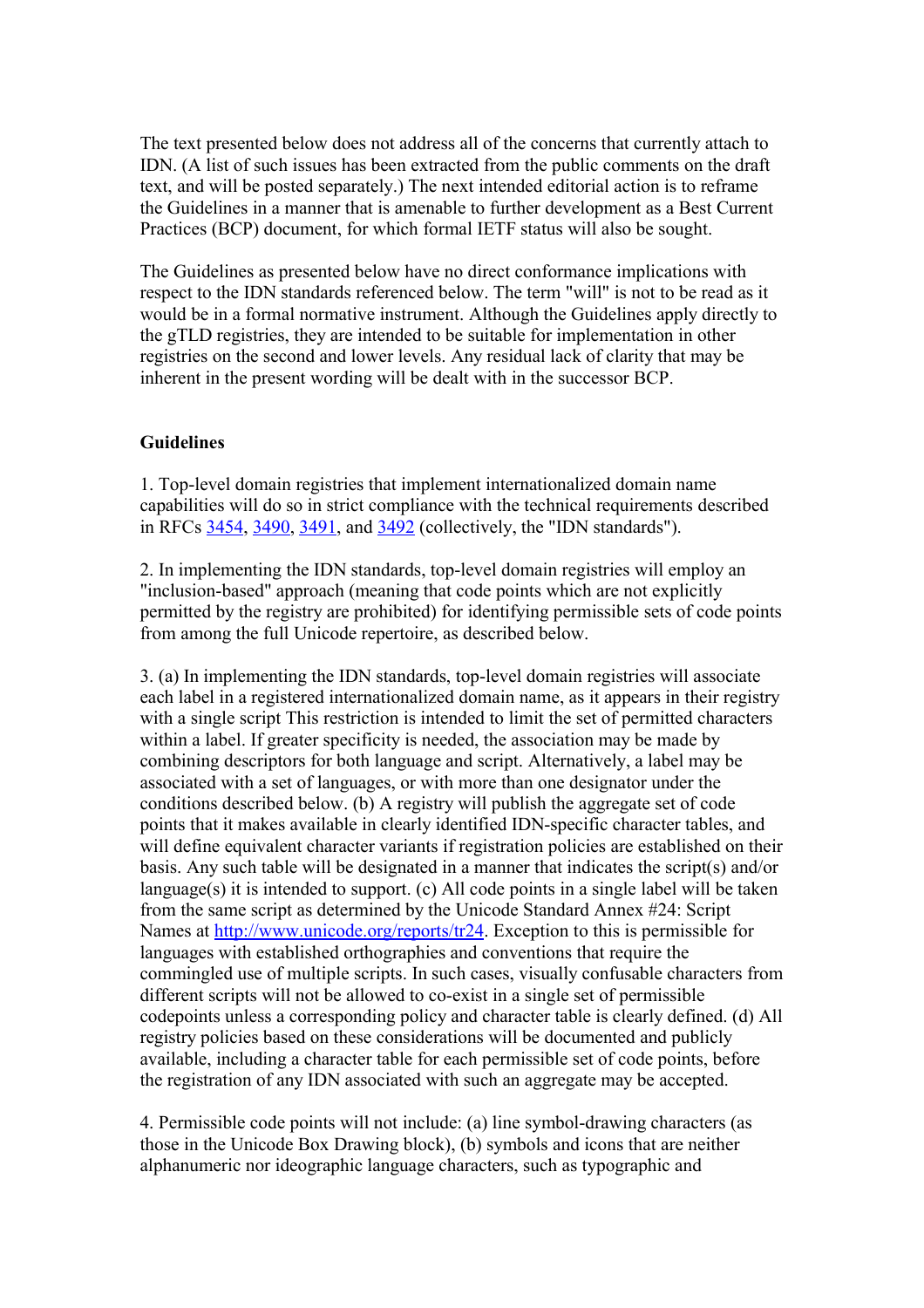pictographic dingbats, (c) characters with well-established functions as protocol elements, (d) punctuation marks used solely to indicate the structure of sentences. (e) Punctuation marks that are used within words may only be permitted if they are not excluded by any of the preceding points, are essential to the language of the IDN registration, and are associated with explicit prescriptive rules about the context in which they may be used. (f) Under corresponding conditions, a single specified character may be used as a separator within a label, either by allowing the hyphenminus to appear together with non-Latin scripts, or by designating a functionally equivalent punctuation mark from within the script.

When a pre-existing registered name requires a registry to make transitional exception to any of these rules, the terms of that action will be made readily available online. A registry may not even by exception permit code points that are prohibited by the IDN standards.

5. A registry will define an IDN registration in terms of both its Unicode and ASCIIencoded representations. The availability of a given Unicode sequence is currently determined by its encodability into the scheme defined in RFC 3491, and changes to that component of the IDN standard can have disruptive consequences for the operability of a Unicode name. Since the appearance of hyphens in the third and fourth positions of a label indicates an encoding scheme, the registration of any label containing hyphens in these positions must not be permitted unless the hyphens follow a two-letter designator for a sanctioned scheme and the label conforms to the corresponding specifications.

6. Top-level domain registries will work collaboratively with relevant stakeholders to develop IDN-specific registration policies, with the objective of achieving consistent approaches to IDN implementation for the benefit of DNS users worldwide. Top-level domain registries will work collaboratively with each other to address common issues, for example by forming or appointing a consortium to coordinate contact with external communities, elicit the assistance of support groups, and establish global fora.

7. Top-level domain registries will make definitions of what constitutes an IDN registration and associated registration rules available to the IANA Registry for IDN Tables. If material fundamental to the understanding of a registry's IDN policies is not published by the IANA, it will otherwise be made readily available online by the registry, which should also ensure that its registrars call the attention of prospective holders of IDN names to it.

8. The top-level domain registries should provide resources containing information about the sources and references that were used in the formation of the corresponding IDN registration policies for all languages and scripts in which they offer IDN registrations.

## **Additional remarks**

The deceptive use of visually confusable characters from different scripts is discussed in detail in the Unicode Technical Report #36 on 'Unicode Security Conditions' at